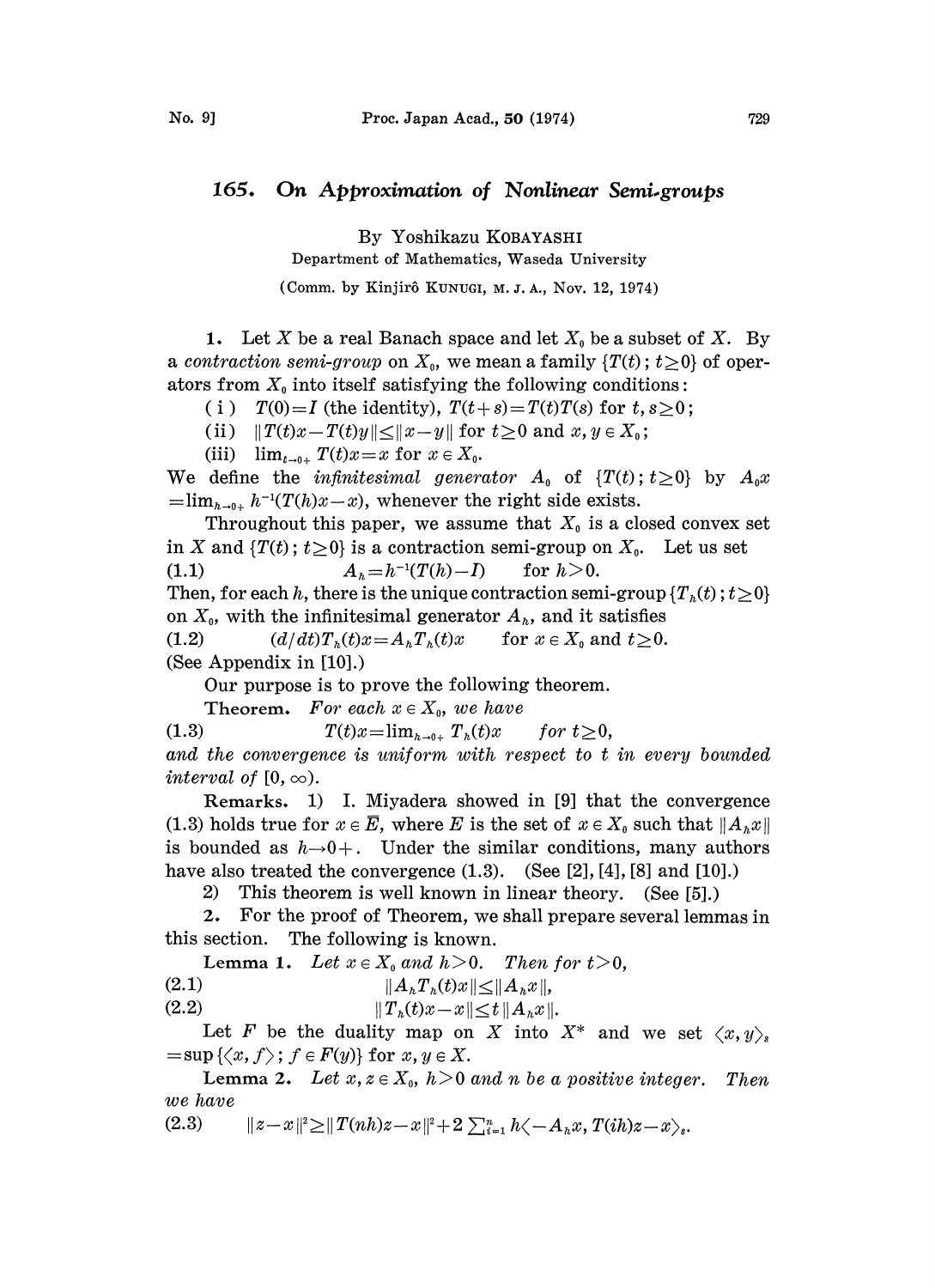730 Y. KOBAYASHI [Vol. 50,

**Proof.** By the definition (1.1) of  $A_h$ , we have  $T(h)x = x + hA_hx$ . Therefore

$$
\|T((i-1)h)z-x\|^2\!\ge\!\|T(ih)z\!-\!T(h)x\|^2\!=\!\|T(ih)z\!-\!x\!-\!hA_hx\|^2\\\ge\!\|T(ih)z\!-\!x\|^2\!+\!2h\!\!\left\langle -A_hx,\,T(ih)z\!-\!x\right\rangle _s,
$$

for each  $i=1, 2, \dots, n$ , where we used the inequality:  $||u + v||^2 \ge ||u||^2$  $+2\langle v, u\rangle$ . If we add these inequalities for  $i=1, 2, \dots, n$ , we have (2.3). Q.E.D.  $Q.E.D.$ 

**Lemma 3.** For each  $x \in X_0$ , we have (2.4) lim<sub> $(t, h) \rightarrow (0,0)$ </sub>  $T_h(t)x = x$ .

Proof. We mimic M. Crandall and T. Liggett [3] as follows. (See also T. Kato [6].) Let  $z, x \in X_0$  and n be a positive integer. Then by Lemma 2, we have  $\frac{1}{2}$ ... 112.

$$
\|z-T_h(\sigma)x\|^2 \geq \|T(nh)z-T_h(\sigma)x\|^2 +2\sum_{i=1}^n h\langle -A_hT_h(\sigma)x, T(ih)z-T_h(\sigma)x\rangle_s.
$$

We also have

$$
\|T(nh)z - T_{h}(g)x\|^{2} = \|z + nhA_{nh}z - T_{h}(g)x\|^{2} \geq \|z - T_{h}(g)x\|^{2} + 2nh\langle A_{nh}z, z - T_{h}(g)x\rangle_{s}
$$

and

$$
\langle A_{nk}z, z-T_{k}(\sigma)x\rangle_{s} \ge -\|A_{nk}z\| (\|z-x\|+\|x-T_{k}(\sigma)x\|).
$$
  
Thus, combining these inequalities with (2.5), we have

(2.6) 
$$
0 \geq -\|A_{nk}z\| (\|z-x\|+\|x-T_h(\sigma)x\|) + (2/n)\sum_{i=1}^n \langle -A_nT_h(\sigma)x, T(ih)z-T_h(\sigma)x \rangle_s.
$$

By T. Kato's lemma, we have

(2.7)  $(d/d\sigma) \|T(ih)z - T_h(\sigma)x\|^2 = 2\langle -A_h T_h(\sigma)x, T(ih)z - T_h(\sigma)x \rangle_s$ for a.a.  $\sigma \geq 0$ . Therefore, integrating (2.6) with respect to  $\sigma$ , we have

$$
(2.8) \qquad 0 \geq -2\|A_{n h} z\| \left(t \|z-x\| + \int_0^t \|x-T_h(\sigma)x\| d\sigma\right) + (1/n) \sum_{i=1}^n (\|T(ih)z-T_h(t)x\|^2 + \|T(ih)z-x\|^2).
$$

But

$$
||T(ih)z-Th(t)x||2-||T(ih)z-x||2\ge-2||T(ih)z-x|| ||x-Th(t)x||+||x-Th(t)x||2
$$

and

$$
\|T(ih)z - x\| \le \|T(ih)z - T(ih)x\| + \|T(ih)x - x\| \le \|z - x\| + \|T(ih)x - x\|.
$$
  
implies

Therefore, (2.8) implies

$$
||x-Th(t)x||2 \le 2(||z-x||+ (1/n) \sum_{i=1}^{n} ||T(ih)x-x||) ||x-Th(t)x||+ 2 ||Anhz|| $(t ||z-x|| + \int_0^t ||x-Th(\sigma)x|| d\sigma).$
$$

Let us set  $z=T_{nk}(t)x$ . Then by Lemma 1, it follows that  $||z-x||$  $\leq t\|A_{n}\|x\|$  and  $\|A_{n}\|x\|\leq \|A_{n}\|x\|$ . Hence, by simple calculation, we obtain the following estimate:

(2.9)  $||x-T_h(t)x|| \leq \eta(t ||A_{nh}x|| + (1/n) \sum_{i=1}^n ||T(ih)x-x||),$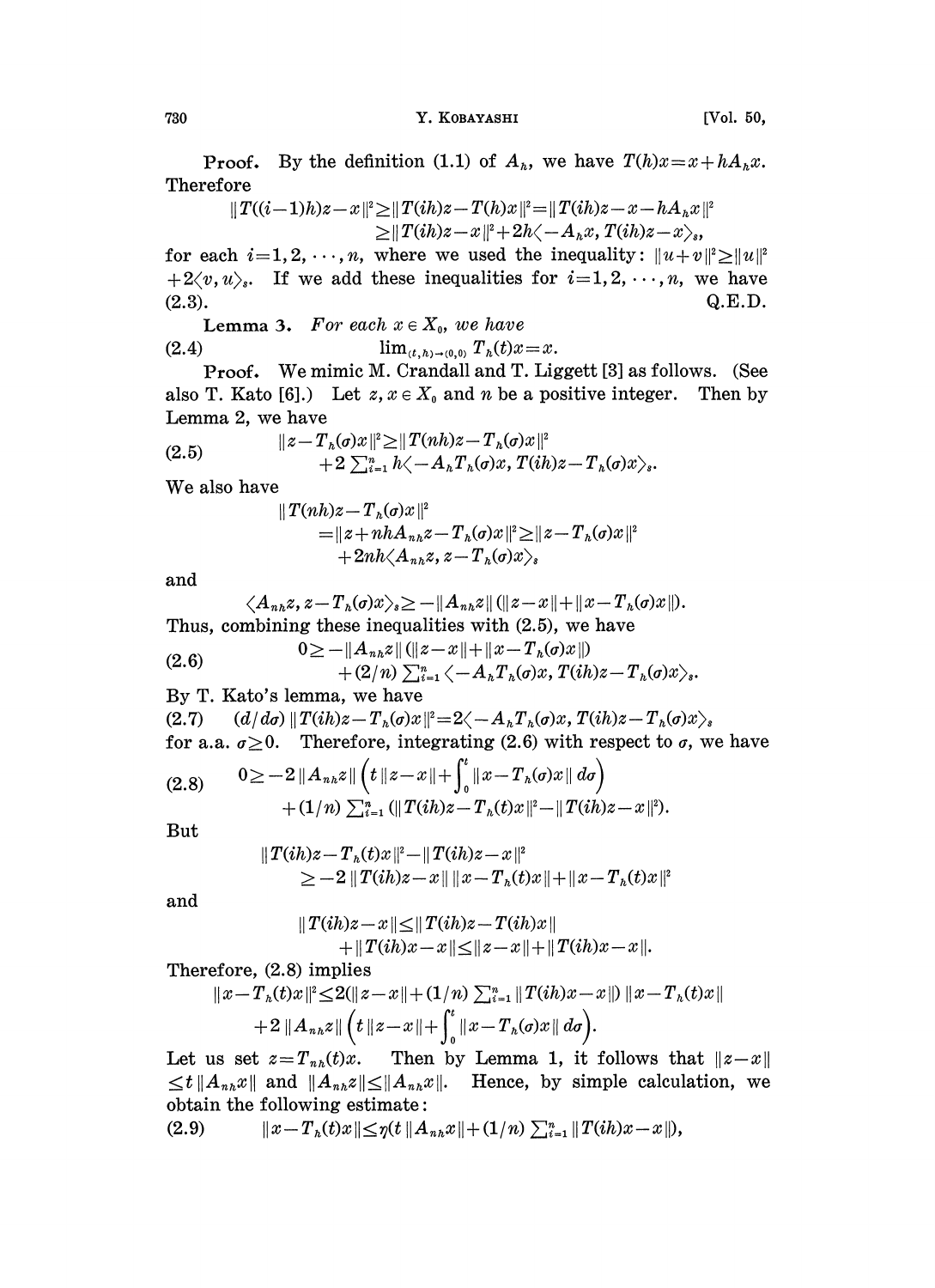where  $\eta$  is a universal constant. (See Remark after the Proof.)

Now we set  $\omega_0(r) = \sup{\{\|T(t)x-x\|; 0 \le t \le r\}}$ . Apparently,  $\omega_0(r)$  $\rightarrow 0$  as  $r \rightarrow 0+$ . Given  $\epsilon > 0$ , pick  $\delta > 0$  so that  $\omega_0(\delta) \leq \epsilon$ . Let  $0 \leq h \leq \delta/2$ . Then  $\delta/2 \le nh \le \delta$  for suitable n. Noting that  $A_{nh}x = (T(nh)x - x)/nh$ , by  $(2.9)$  with this *n*, we have

$$
||x-T_{h}(t)x||\leq \eta(2t/\delta+1)\varepsilon.
$$

Hence

$$
\|x\!-\!T_{\rm a}(t)x\|\!\!\leq\!\!2\eta\varepsilon
$$

for  $0 \le h \le \delta/2$  and  $0 \le t \le \delta/2$ . Q.E.D.

Remark. Put  $\varphi(t) = \sup_{0 \le s \le t} ||x - T_h(\sigma)||$ . Then we have easily  $\varphi(t) \leq 2(t \|A_{n h}x\| + (1/n) \sum_{i=1}^n \|T(ih)x - x\|) \varphi(t)$  $+ 2 ||A_{n} x|| (t^2 ||A_{n} x|| + t\varphi(t)).$ 

Noting  $||x-T_h(t)x|| \leq \varphi(t)$ , we have (2.9) immediately with  $\eta \leq 2 + \sqrt{6}$ .

3. In this section, we give the proof of Theorem. For the purpose, we also consider the family of operators,  $\{T([t/h]h); t\geq 0\}$ , for each  $h > 0$ , where [t/h] is the greatest integer not exceeding t/h.

Let  $x \in X_0$  and  $T>0$ . Lemma 3 shows that  $||T_h(t)x||$  is uniformly bounded on [0, T] as  $h\rightarrow 0+$ . And apparently,  $||T([t/h]h)x||$  is uniformly bounded on [0, T]. Thus we choose constants  $M_T$  and  $h_0>0$  so that

(3.1)  $||T_h(t)x||, ||T([t/h]h)x|| \le M_r$ 

for all  $t \in [0, T]$  and  $0 \lt h \le h_0$ .

$$
\text{Lemma 4.} \quad Let \ 0 < h \leq h_0. \quad Then
$$
\n
$$
\int_a^{\beta} \{ \|T([t/h]h)x - T_h(\sigma)x\|^2 - \|T([s/h]h)x - T_h(\sigma)x\|^2 \} d\sigma
$$
\n
$$
(3.2) \qquad \qquad + \int_s^t \{ \|T([t/h]h)x - T_h(\beta)x\|^2 - \|T([t/h]h)x - T_h(\alpha)x\|^2 \} d\tau
$$
\n
$$
\leq 16hM_{\tau}^2,
$$

for all s, t,  $\alpha$  and  $\beta \in [0, T]$  such that  $s \leq t$  and  $\alpha \leq \beta$ .

Proof. By Lemma 2, we have

Proof. By Lemma 2, we have  
\n
$$
\|T(mh)x - T_h(\sigma)x\|^2 \ge \|T(nh)x - T_h(\sigma)x\|^2
$$
\n
$$
+ 2 \sum_{i=m+1}^n \langle -A_n T_h(\sigma)x, T(ih)x - T_h(\sigma)x \rangle_s,
$$
\nfor  $\sigma \in [0, T]$  and integers  $n \ge m \ge 0$ . Since (2.7) holds true with  $z=x$ ,

integrating (3.3) with respect to  $\sigma$ , we have

$$
0 \geq \int_{\alpha}^{\beta} {\{||T(nh)x - T_h(\sigma)x||^2 - ||T(mh)x - T_h(\sigma)x||^2\} d\sigma \n+ \sum_{i=m+1}^{n} h{\{||T(ih)x - T_h(\beta)x||^2 - ||T(ih)x - T_h(\alpha)x||^2\}}.
$$

Put  $n=[t/h]$  and  $m=[s/h]$ . Then, on account of (3.1), we have (3.2). Q.E.D.

Now, we set 
$$
\phi_h(\tau, \sigma) : R \times R \to R^+
$$
 by  
\n
$$
\phi_h(\tau, \sigma) = \begin{cases} ||T([ \tau / h ] h ) x - T_h(\sigma) x ||^2, & \text{for } (\tau, \sigma) \in [0, T] \times [0, T], \\ 0, & \text{otherwise.} \end{cases}
$$

Let  $\rho$  be a molifier such that  $\rho \in \mathcal{D}(R)$ ,  $\rho \geq 0$ , supp  $[\rho] \subset [-1, 1]$  and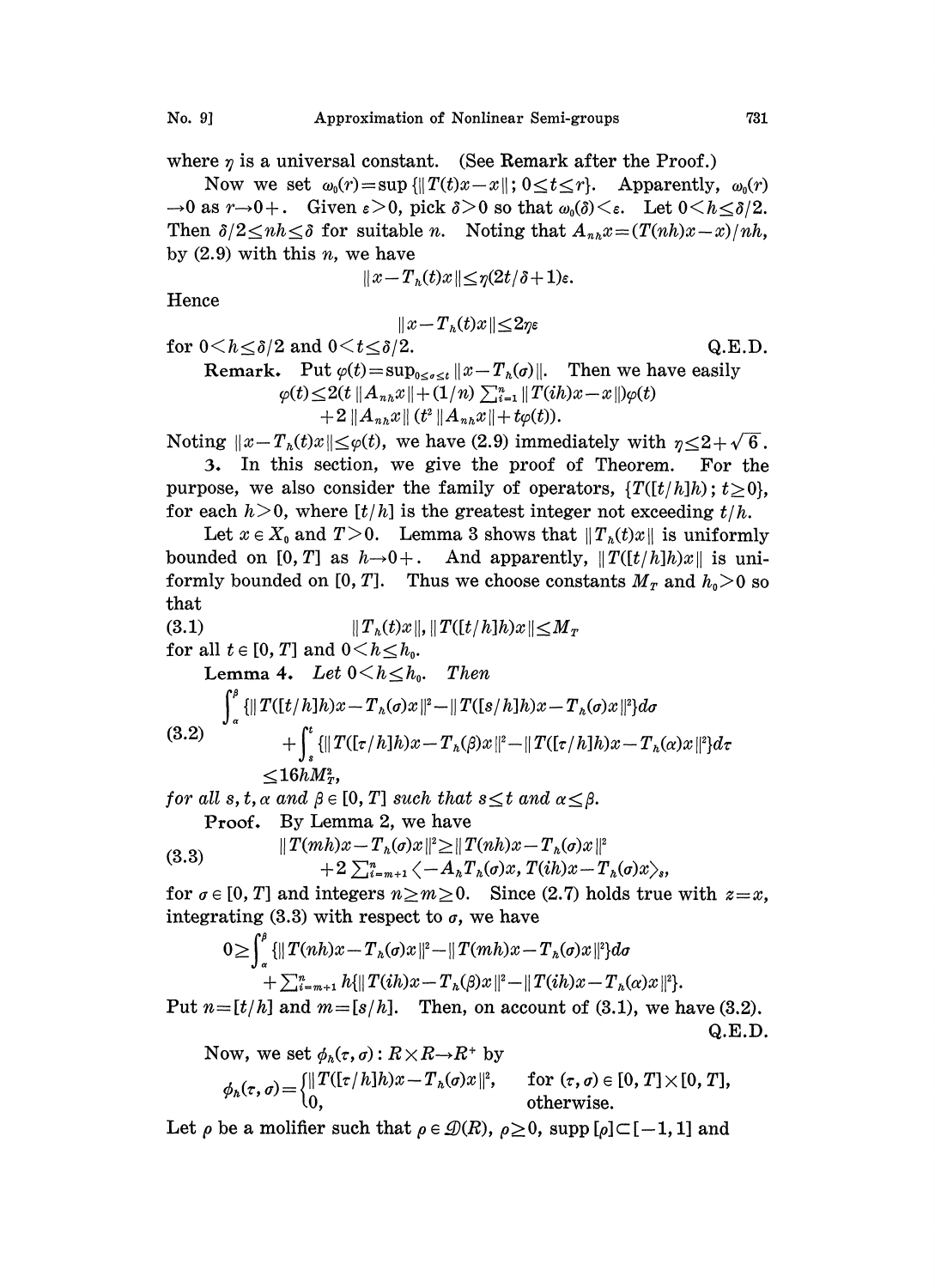$$
\int_{R} \rho(\xi) d\xi = 1.
$$

And we set  $\rho_{\epsilon}(\xi, \eta) = \varepsilon^{-2} \rho(\xi/\varepsilon) \rho(\eta/\varepsilon)$  for  $\varepsilon > 0$ . Then we define the regularization of  $\phi_h$  by

(3.4) 
$$
\phi_{h,\iota}(\tau,\sigma) = (\rho_{\iota} * \phi_h)(\tau,\sigma) = \iint_{R \times R} \rho_{\iota}(\xi,\eta) \phi_h(\tau - \xi, \sigma - \eta) d\xi d\eta.
$$
  
By Lemma 4, we have immediately

$$
\int_{\alpha} {\phi_{h,*}(t, \sigma) - \phi_{h,*}(s, \sigma)} d\sigma
$$
  
+ 
$$
\int_{s}^{t} {\phi_{h,*}(\tau, \beta) - \phi_{h,*}(\tau, \alpha)} d\tau \le 16hM_T^2
$$

or

$$
(3.5) \qquad \qquad \int_a^{\beta} \int_s^t \left\{ \frac{\partial}{\partial \tau} \phi_{h,\epsilon}(\tau,\sigma) + \frac{\partial}{\partial \sigma} \phi_{h,\epsilon}(\tau,\sigma) \right\} d\tau d\sigma \leq 16hM_T^2,
$$

for s, t,  $\alpha$  and  $\beta \in [\epsilon, T-\epsilon]$ ,  $s \le t$ ,  $\alpha \le \beta$ .

We set  $\omega_0(r)$  as in the proof of Lemma 3 and set

$$
\omega_1(r) = \sup \{ || T_n(t)x - x || \colon 0 \le t \le r, \ 0 \le h \le r \}.
$$

Lemma 3 means that  $\omega_1(r) \to 0$  as  $r \to 0+$ . Also we note that

(3.6) 
$$
||T([t/h]h)x - T([s/h]h)x|| \leq 3\omega_0(\varepsilon),
$$

$$
||T_h(t)x - T_h(s)x|| \leq \omega_1(\varepsilon),
$$

for  $0 \leq h \leq \varepsilon$  and  $t, s \geq 0$  such that  $|t-s| \leq \varepsilon$ .

Lemma 5. Let  $\varepsilon$  and  $\delta$  be sufficiently small. Then we have the  $following$   $estimate:$ 

(3.7) 
$$
\phi_h(t,t) - \phi_h(s,s) \leq 8M_T(3\omega_0(\varepsilon) + \omega_1(\varepsilon)) + T(M_{\varepsilon,T}\delta + 16hM_T^2\delta^{-2}),
$$

for  $0\!<\!h\!\leq\!\min\left(\varepsilon,h_{\scriptscriptstyle 0}\right)$  and  $s,t\!\in\![\varepsilon,T\!-\!\varepsilon\!-\!\delta],\;s\!\leq\!t,\;where\;M_{\scriptscriptstyle \bullet,\,T}\;is\;a$  nonnegative constant, independent of h.

Proof. We follow the argument by T. Takahashi in [11]. (See also Ph. Bénilan [1].) For  $r \in [\epsilon, T-\epsilon-\delta]$ , we set

$$
I(r) = \int_{r}^{r+\delta} \int_{r}^{r+\delta} \delta^{-2} \Biggl\{ \frac{\partial}{\partial \tau} \phi_{h,\epsilon}(\tau,\sigma) - \frac{\partial}{\partial \tau} \phi_{h,\epsilon}(r,r) + \frac{\partial}{\partial \sigma} \phi_{h,\epsilon}(\tau,\sigma) - \frac{\partial}{\partial \sigma} \phi_{h,\epsilon}(r,r) \Biggr\} d\tau d\sigma.
$$

Taking account of (3.1), we see that all partial derivatives of  $\phi_{h,\,\boldsymbol{\cdot}}$ , up to the second order are uniformly bounded on  $[0, T] \times [0, T]$  with respect to  $0 \le h \le h_0$ . Hence, for some  $M_{\epsilon,T} > 0$  we have

$$
|I(r)| \leq M_{\epsilon,T} \delta \quad \text{for } r \in [\epsilon, T-\epsilon-\delta],
$$

by mean value theorem. Combing this with (3.5), we have

$$
(3.8) \quad \frac{d}{dr}\phi_{h,\epsilon}(r,r) = \frac{\partial}{\partial \tau}\phi_{h,\epsilon}(r,r) + \frac{\partial}{\partial \sigma}\phi_{h,\epsilon}(r,r) \leq M_{\epsilon,T}\delta + 16hM_T^2\delta^{-2} \quad \text{for } r \in [\epsilon, T-\epsilon-\delta].
$$

 $\leq M_{\epsilon,\bar{r}} \delta + 16h M_{\bar{r}}^2 \delta^{-2}$  for  $r \in [\epsilon, T]$ <br>Thus, integrating (3.8) with respect to r, we obtain (3.9)  $\phi_{h,s}(t, t) - \phi_{h,s}(s, s) \leq T(M_{s,T} \delta + 16hM_T^2 \delta^{-2})$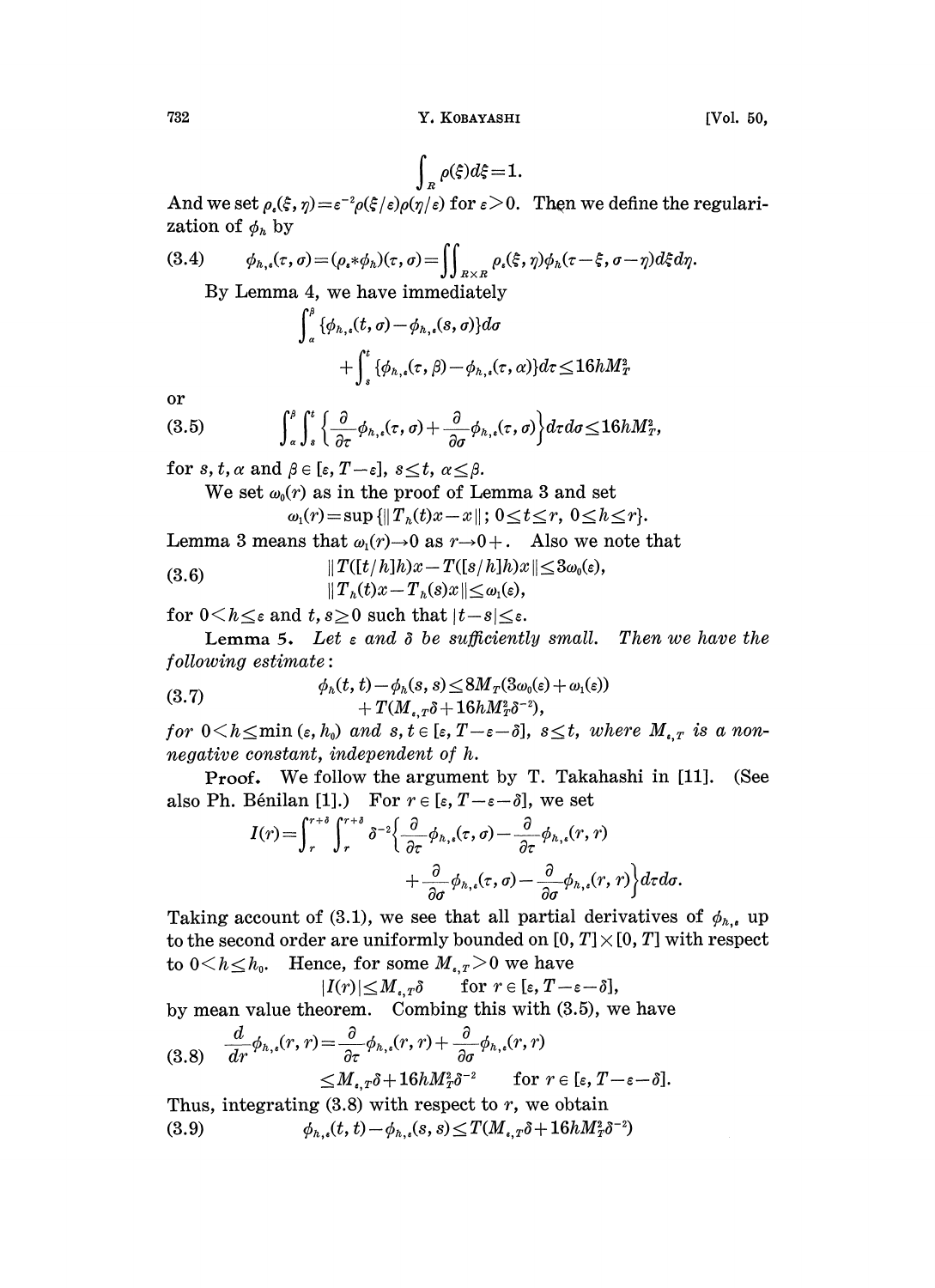for  $s, t \in [\varepsilon, T-\varepsilon-\delta], s \leq t$ . On the other hand, we have  $|\phi_{h,\bullet}(r,r)-\phi_h(r,r)|$ <br> $\leq \iint_{R\times R} \rho_{\bullet}(\xi,\eta) |\phi_h(r-\xi,r-\eta)-\phi_h(r,r)| d\xi d\eta$ and  $|\phi_h(r-\xi, r-\eta)-\phi_h(r,r)|$  $\leq 4M_{\textit{t}}(\|T([(\textit{r}-\xi)/\textit{h}]\textit{h})x - T([r/\textit{h}]\textit{h})x\| + \|T_{\textit{h}}(\textit{r}-\textit{r})x - T_{\textit{h}}(\textit{r})x\|).$ Therefore, we have by (3.8) (3.10)  $|\phi_{h,\epsilon}(r, r)-\phi_h(r, r)| \leq 4M_T(3\omega_0(\epsilon)+\omega_1(\epsilon))$ 

for  $0 \leq h \leq \min(\varepsilon, h_0)$  and  $r \in [\varepsilon, T-\varepsilon]$ . Combining  $(3.10)$  with  $(3.9)$ , we have  $(3.7)$ . Q.E.D. Now we can complete the proof of Theorem. Note that  $\phi_h(\varepsilon, \varepsilon)$   $\leq$  2M<sub>r</sub>(||T([ $\varepsilon/h$ ]h)x-x||+||x-T<sub>h</sub>( $\varepsilon$ )x||)  $\langle 2M_T(2\omega_0(\varepsilon) + \omega_1(\varepsilon))\rangle$ 

for  $0 \le h \le \min (\varepsilon, h_0)$ . Hence, taking  $s = \varepsilon$  in (3.7), we have  $\phi_h(t, t) \leq 10 \frac{M_T(\delta \omega_0(\varepsilon) + \omega_1(\varepsilon)) + T(M_{\varepsilon, T} \delta + 16hM_T^2 \delta^{-2})}{\varepsilon}$ 

for  $0 \le h \le \min(\varepsilon, h_0)$  and  $t \in [\varepsilon, T-\varepsilon-\delta]$ . Since  $M_{\varepsilon,T}$  is independent of h and  $M_T$  is independent of both h and  $\varepsilon$ , this shows that  $\|T([t/h]h)x\|$  $-T_h(t)x$  converges to 0 as  $h\rightarrow 0+$  for every  $t \in (0, T)$  and the convergence is uniform on every compact interval of  $(0, T)$ . But, taking account of (3.6) again, we see that the convergence holds true for every  $t \in [0, T]$ and is uniform on [0, T]. Since  $||T(t)x-T([t/h]h)x|| \leq \omega_0(h)$ , the proof of Theorem is completed.

Remark. After the preparation of this manuscripts, K. Kobayashi [7] proved Theorem by using the following estimate (see Appendix in  $[10]$ :

 $||T_h(t)x-T([t/h]h)x||\leq (\sqrt{t}h+h) ||A_hx||$  for  $x\in X_0$ .

Acknowledgement. The author would like to express his hearty thanks to Prof. I. Miyadera for valuable advices and personal encouragement.

## References

- [1] Ph. Bénilan: Equation d'évolution dans un espace de Banach quelconque et applications. Thèse, Orsay (1972).
- 2 H. Brezis and A. Pazy: Semigroups of nonlinear contractions on convex sets. J. Funct. Anal., 6, 237-281 (1970).
- [3] M. Crandall and T. Liggett: Generation of semi-groups of nonlinear transformations in general Banach spaces. Amer. J. Math., 93, 265-298 (1971). (1971).
- [4] J. Dorroch: Some classes of semigroups of nonlinear transformations and their generators. J. Math. Soc. Japan, 20, 437-455 (1968).
- [5] E. Hille and R. S. Phillips: Functional Analysis and Semigroups. Amer. Math. Soc. Collop. Publ., 31 (1957).